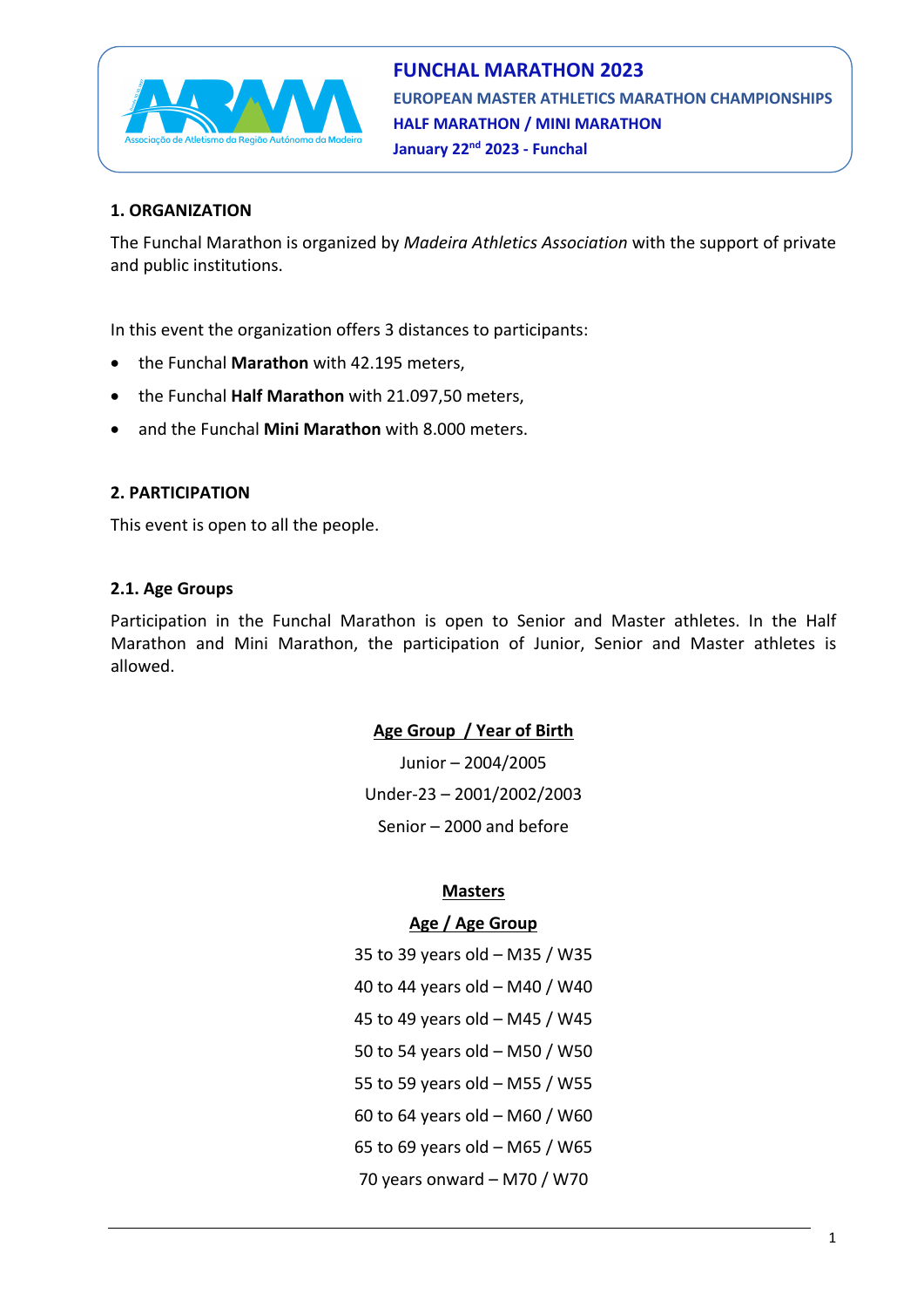

**FUNCHAL MARATHON 2023 EUROPEAN MASTER ATHLETICS MARATHON CHAMPIONSHIPS HALF MARATHON / MINI MARATHON January 22nd 2023 - Funchal**

## **2.2. European Master Athletics Marathon Championship** (Funchal Marathon)

The Funchal Marathon had the honor of being designated by the *European Master Association* (EMA) as the event for the *European Master Athletics Marathon Championships* in 2023, so all master athletes will be able to participate and compete for the european marathon title in their own age group.

To do so, master athletes will have to register online at [Opentrack](https://data.opentrack.run/en-gb/x/2023/PRT/emamarathon/) with an additional fee of  $\epsilon$ 10.

### **2.3. Insurance**

The race organization will provide a nominal sports insurance to all participants according to the legal regime of compulsory sports insurance - Law  $N<sup>2</sup>$ . 10/2009. In case of an accident the athlete should contact the event organization to the referral to the insurance company.

To start a process, it is necessary that the athlete is attended by the team that makes the medical monitoring during the event, without prejudice the athlete is later referred to another emergency medical unit. It is reserved to the insurer to verify the facts presented and their respective compliance with the deferral or not of the insurance activation request.

## **2.4. Data Protection**

All data collected in the application process is maintained and processed in a manner and are intended for the natural development of the event namely: validation of the nominal insurance for all participants of the event, list of registrants and preparation result tables / rankings.

All participants may exercise their right of access, rectification or cancellation of their personal data by sending email to geral.atletismomadeira@gmail.com.

## **2.5. Image Rights**

The participant, upon registration, authorizes the transfer, free of charge and unconditionally, of the rights to use your image in photos and filming that will take place during the marathon, authorizing its reproduction in supporting communication pieces.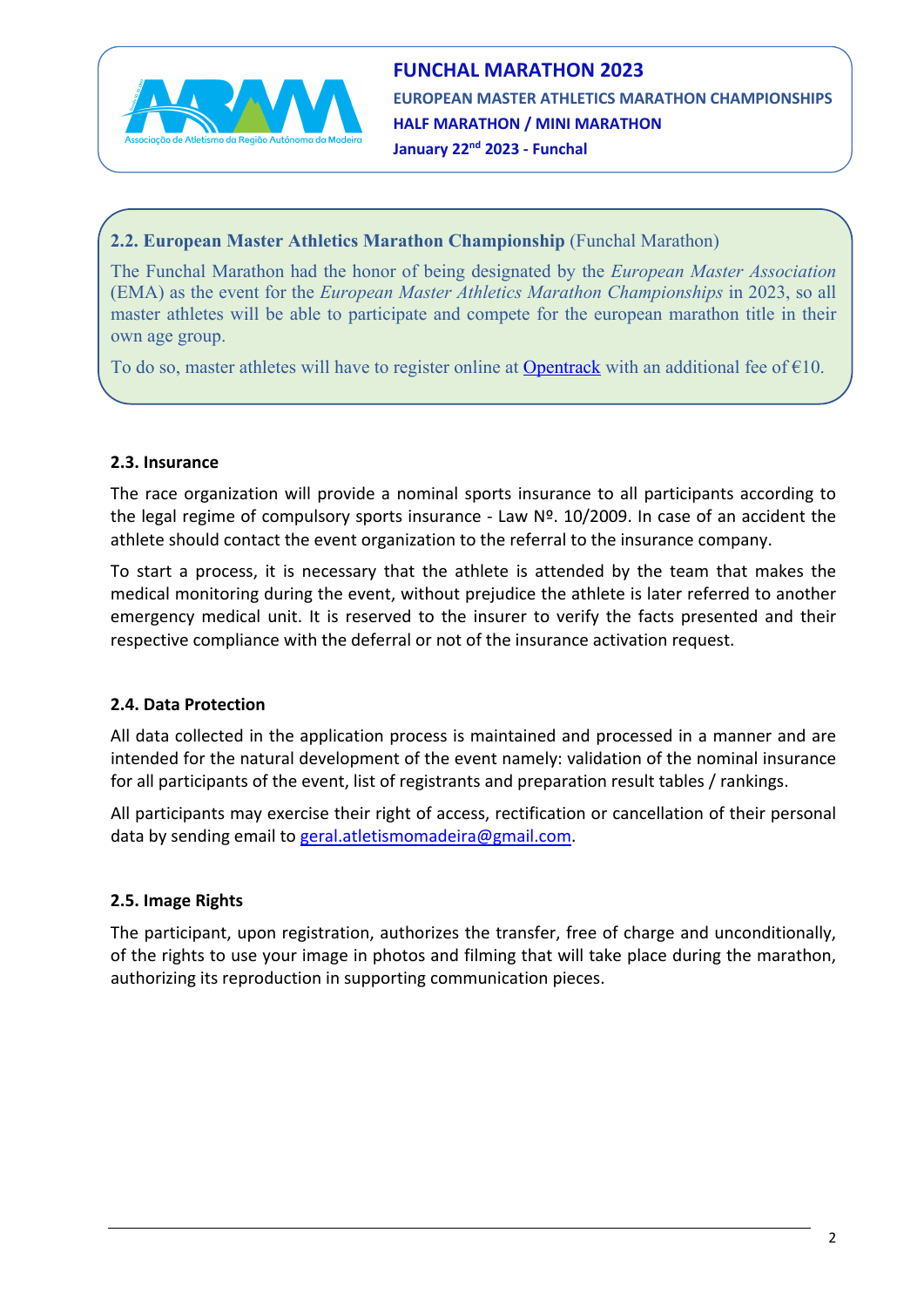

## **3. REGISTRATIONS**

Registrations can be made:

- online at [www.madeiramarathon.com](https://www.madeiramarathon.com/)
- or in person at AARAM headquarters (Câmara de Lobos Stadium).

Master athletes who wish to be classified in the European Master Athletics Marathon Championships must register online at:

• [Opentrack](https://data.opentrack.run/en-gb/x/2023/PRT/emamarathon/)

### **3.1. Acceptance**

- The organization reserves the right to accept entries.

- By registering, all participants accept this Regulation and, in case of any doubt or arising out of an unforeseen situation, they shall inform the organization.

## **3.2. Registration Deadlines and Fees**

| <b>Funchal Marathon</b> |                                |                 | <b>E.M.A Marathon</b>              |
|-------------------------|--------------------------------|-----------------|------------------------------------|
|                         | Until October 31 <sup>st</sup> | $-40.00 \notin$ | $\rightarrow$ +10 $\xi$ = 50 $\xi$ |

- Until November 30<sup>th</sup> 55,00  $\xi \rightarrow +10\xi = 65\xi$
- Until December 31<sup>st</sup> 65,00 €  $\rightarrow$  +10€ = 75€

## **Funchal Half Marathon**

- Until October  $31^{st}$  25,00 €
- Until November  $30^{th}$  30,00 €
- Until December  $31^{st}$  35,00 €

### **Funchal Mini Marathon**

- Until November  $30^{th} 10,00 \in$
- Until December  $31^{st} 15,00 \in$

### Note:

Master athletes who wish to be classified in the **European Master Athletics Marathon Championships** must register according to the same deadlines, with the registration fee **increased by €10** (in these cases, registration must be made online on the platform [Opentrack](https://data.opentrack.run/en-gb/x/2023/PRT/emamarathon/) <https://data.opentrack.run/en-gb/x/2023/PRT/emamarathon/> ).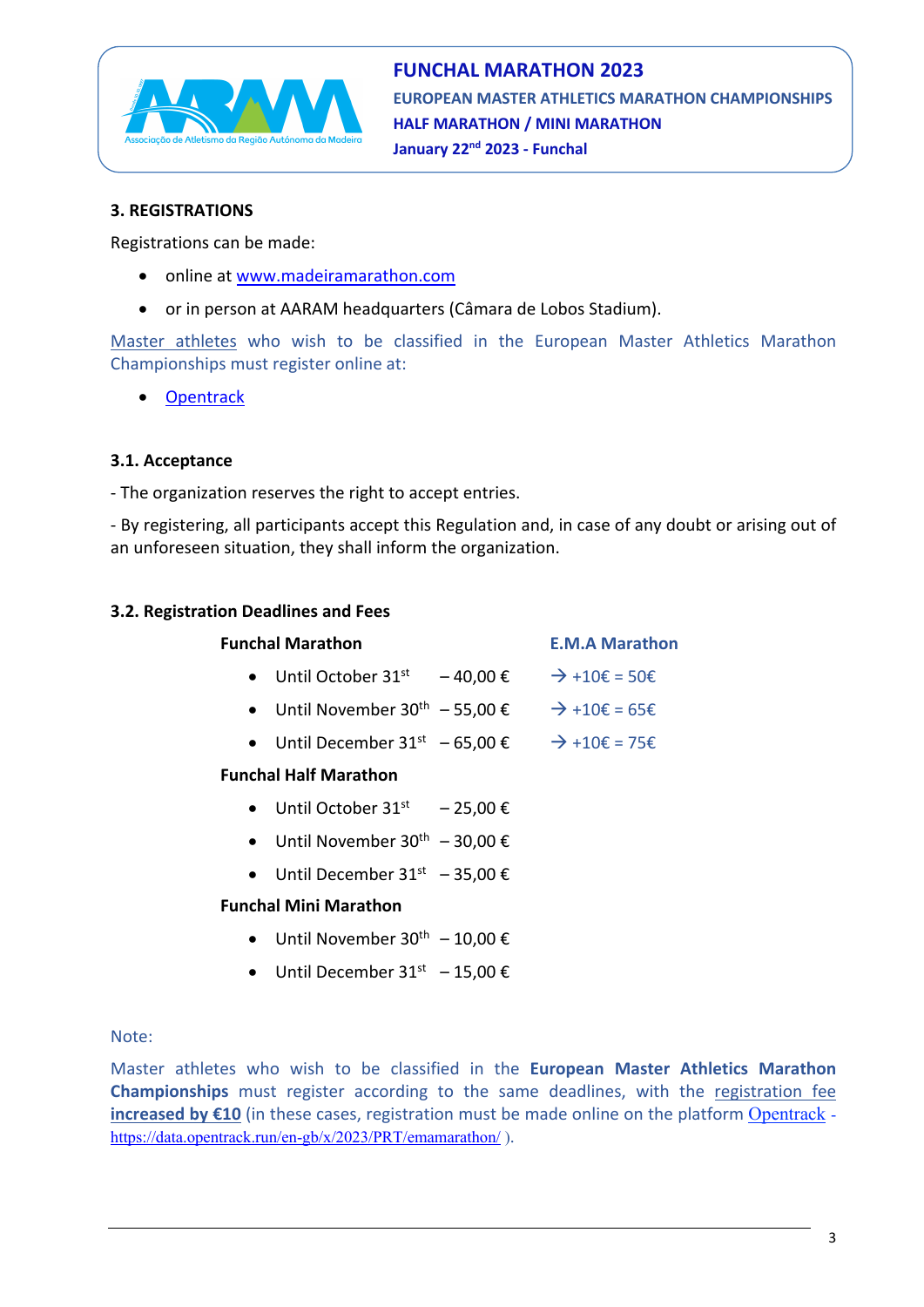

## **3.3. Special Packs**

(only for local athletes)

## **3.4. Materials and Services included:**

- Event Sports insurance;
- Personalized racing bib, with timing chip included;
- Voucher to free access to "*Pasta Party*", **(only for the Marathon athletes)**;
- Bag Drop transportation service, from the starting points to the finish area;
- Event T-Shirt, being a **Premium one for the Marathon athletes**;
- Free transportation to the starting points, on the public buses of "Horários do Funchal";
- Pace / Time Guides on the **Marathon** for times of 3:15, 3:30 and 4:00;
- Entertainment along the race course;
- Refreshment stations, while in competition, on the marked zones and finish area;
- First Aid points at the Madeira Casino and finish area;
- Finisher medal for ALL participants;
- Relaxation massage **(free of charge for the Marathon athletes)**.

# **3.5. Changes, Assignments and Cancellation**

## **3.5.1. Change**

Race change requests will be accepted until December 31<sup>st</sup>. There is no place to reimbursement by the organization if the registration to be changed is more expensive than the registration in the intended race. If the intended race has a registration fee higher than the registration previously made, the participant will be asked to pay for the difference between the registration at the date of this request and the amount paid.

## **3.5.2. Assignment**

An application to be assigned to a third party participant must be made by email geral.atletismomadeira@gmail.com, using the same email address as in subscription. Applications for the transfer of applications will be accepted until December  $31^{st}$  and are subject to payment of an administrative fee of 10 €. The transfer of registration does not entitle any refund to the person who gives up the registration.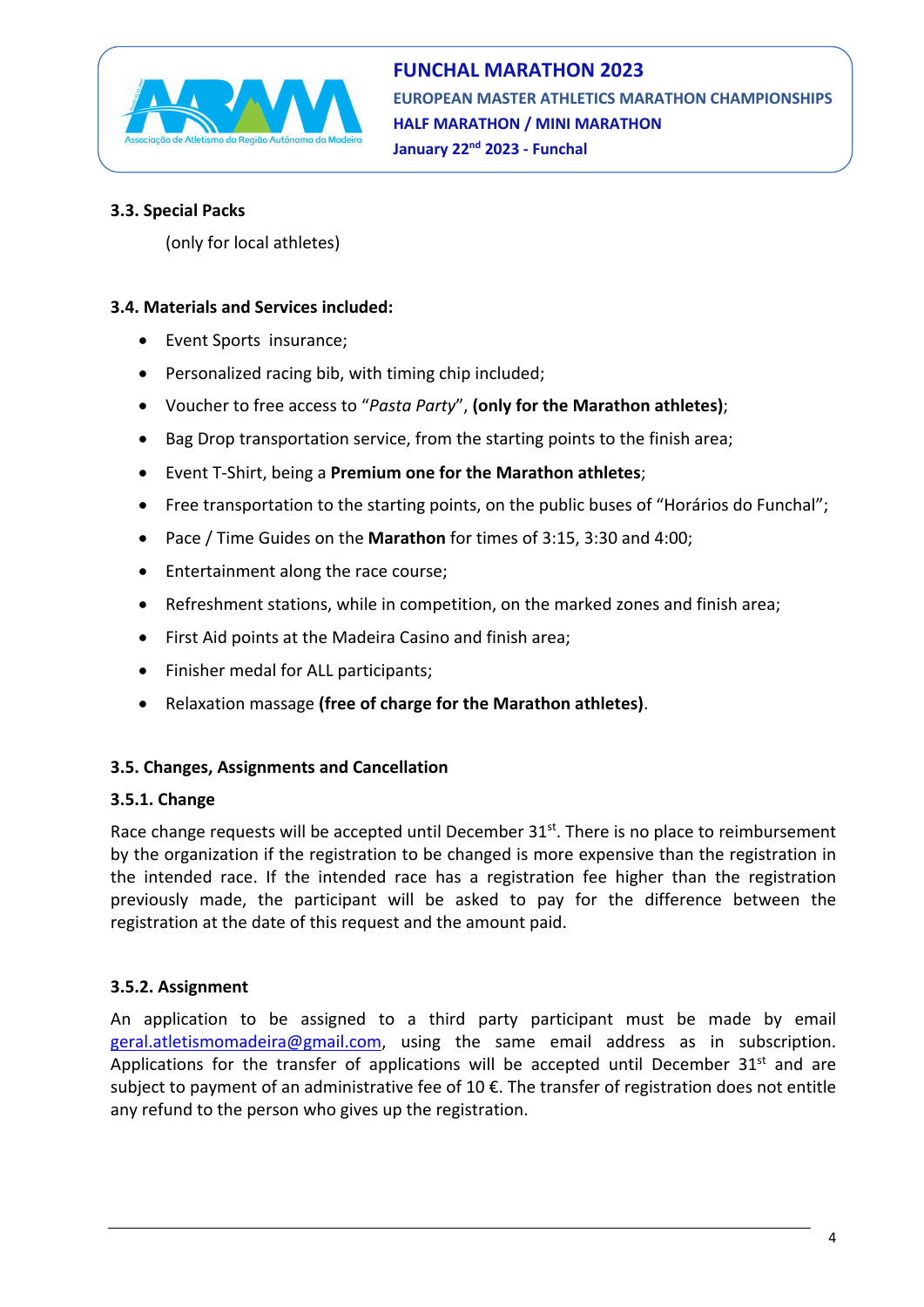

## **3.5.3. Cancellation**

In case of injury or illness, the organization will refund 50% of the registration fee. The cancellation request must be sent to geral.atletismomadeira@gmail.com with the presentation of a valid medical certificate. These exceptional requests will be accepted until January 9th for all registrations made within the regular deadlines.

## **4. SECRETARIAT**

The location and opening times of the secretariat will be disclosed by early January 2023.

### **Required documentation for participation kit pick-up**:

• Personal ID, ID Card, Citizen Card or Driving License.

### **Participation Kit** consist of:

- racing bib with *MyLaps BibTag* timing chip;
- event t-shirt.

To the athletes registered in the **Marathon** will be given a **Premium** T-shirt and they'll also receive a voucher for free access to the "Pasta Party" after the race.

### **5. REGULATION**

### **5.1. Program and Timetable**

- 8h00 Start of the Marathon (at Estrada Monumental, #145)
- 9h00 Start of the Half Marathon (at Av. Doutor Pita)
- 9h30 Start of the Mini Marathon (at Av. Doutor Pita)

### **5.2. Time Limits**

- Funchal Marathon 6 hours and 30 minutes
- Funchal Half Marathon 3 hours
- Funchal Mini Marathon 1 hour and 5 minutes

### **5.3. Refreshment Stations**

Stations will be not more than 5 kilometers apart and depending on the weather conditions, water stations can be available at every 2.5 kilometers. The liquid supply consists of water and isotonic drink in glass. The solid supply consists of bananas, dry fruits and energy bars.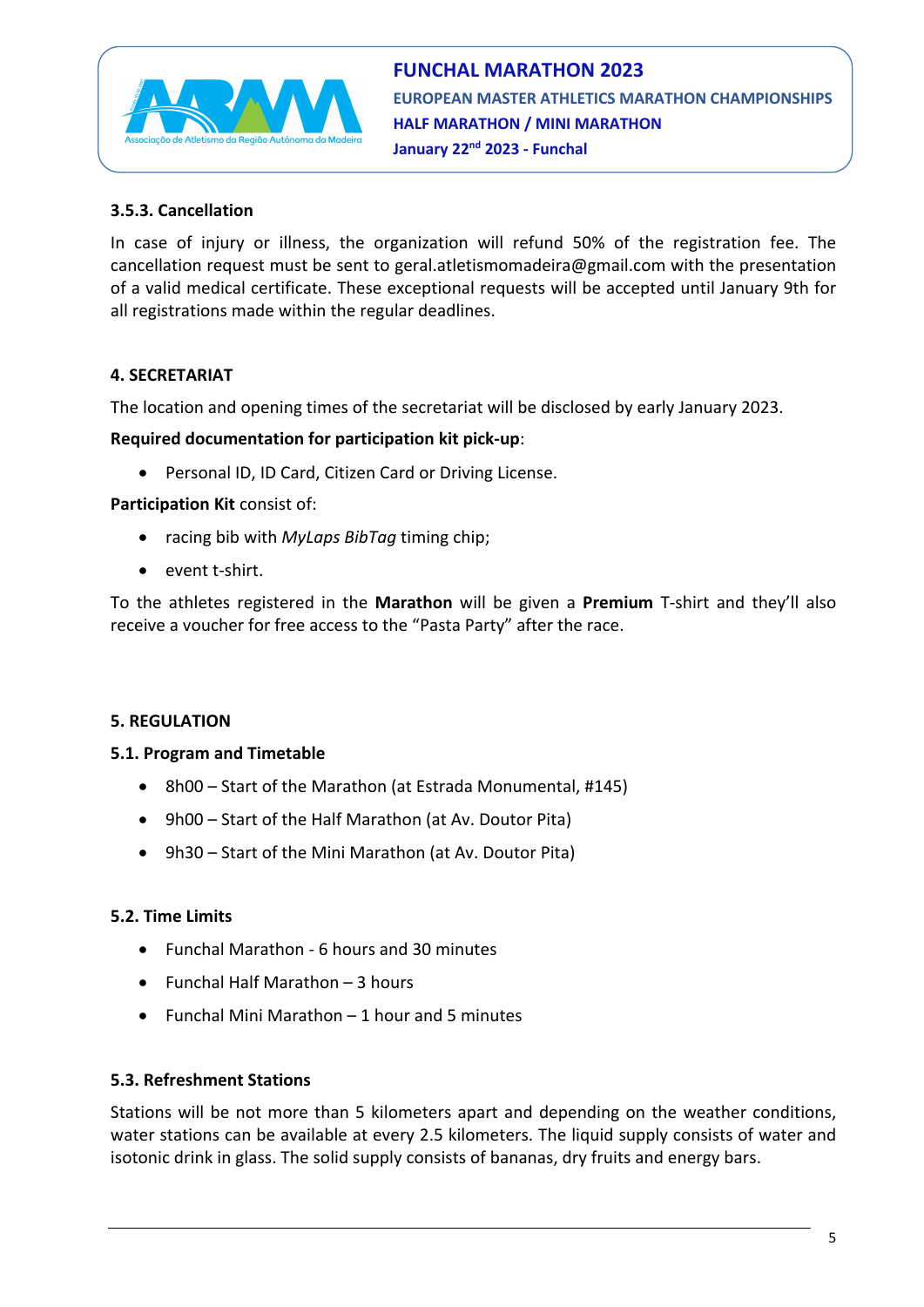

## **5.4. Classification**

There will be general classifications by gender and by rank from all distances. The classification by age group does not imply the award of that age group - See Regulation point "Awards."

The classifications will be by "**chip time**", accordingly to time between the start and the finish line.

The *MyLaps BibTag* chip provided by the organization is mandatory. The same is located on the back of the bib and cannot be bent, laminated or damaged in any way. Only athletes who have the *MyLaps BibTag* chip in operation, will have their time registered.

## **5.5. Disqualifications**

Will be disqualified all athletes who:

- Do not perform start control;
- Do not complete the course entirely;
- Do not bring their bib to the chest and clearly visible during the race;
- Falsify any element regarding their entry;
- Run with the bib number incorrectly;
- Do not respect the instructions of the organization.

### **5.6. Appeals**

Any appeal or complaint must be submitted in writing to the jury within 10 minutes of the race end, along with the amount of  $\epsilon$  100.00 (one hundred euros), which will be returned if the protest is granted (according to WA - World Athletics - and FPA - Portuguese Athletics Federation).

### **5.7. Jury**

The Jury of the race is the responsibility of the Regional Arbitration Council of the Madeira Athletics Association.